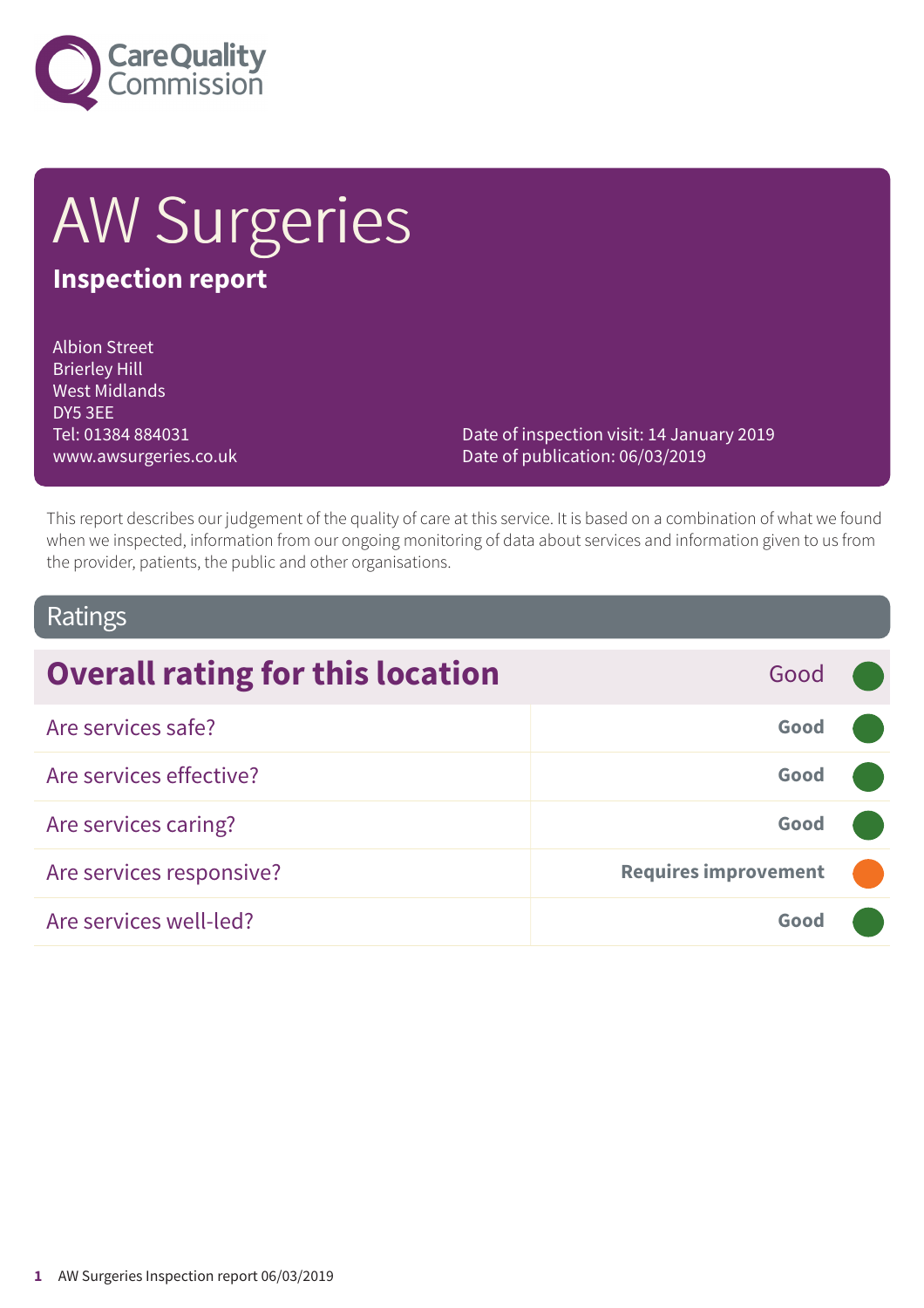## Overall summary

We carried out an announced comprehensive inspection at AW Surgeries on 14 January 2019 as part of our inspection programme.

At the last inspection in March 2018 we rated the practice as requires improvement for providing responsive services because:

• Patient feedback highlighted problems in gaining access to care and treatment from the practice within an acceptable timescale for their needs, of note; problems when trying to contact the practice by telephone.

At this inspection, we found that the provider had satisfactorily addressed these areas. However, it was too early to tell if the changes made had resulted in improvement.

We based our judgement of the quality of care at this service on a combination of:

- what we found when we inspected
- information from our ongoing monitoring of data about services and
- information from the provider, patients, the public and other organisations.

#### **We rated this practice as good overall except for responsive.**

We rated the practice **requires improvement** for responsive because**:**

• Although the practice had taken positive action, the patient feedback for telephone access was significantly below local and national averages.

#### **We rated all the population groups as good.**

We found that:

- The practice provided care in a way that kept patients safe and protected them from avoidable harm.
- Patients received effective care and treatment that met their needs.
- Staff dealt with patients with kindness and respect and involved them in decisions about their care.
- The practice organised and delivered services to meet patients' needs. The practice had plans in place to improve access to appointments.
- The way the practice was led and managed promoted the delivery of high-quality, person-centre care. Changes within the practice were managed effectively.

We saw several areas of **outstanding** practice including:

- The practice provided a 'wellness centre that supported both registered and non-registered patients. Projects within the centre provided a support structure for patients living with life changing conditions.
- The practice provided a safe haven for vulnerable groups such as refugees and asylum seekers.

Whilst we found no breaches of regulations, the provider **should**:

- Risk assess the range of medicines held in case of an emergency.
- Continue to monitor the patient feedback on access following the implementation of the new telephone system and the new rota for staff.

#### **Details of our findings and the evidence supporting our ratings are set out in the evidence tables.**

**Professor Steve Field** CBE FRCP FFPH FRCGP Chief Inspector of General Practice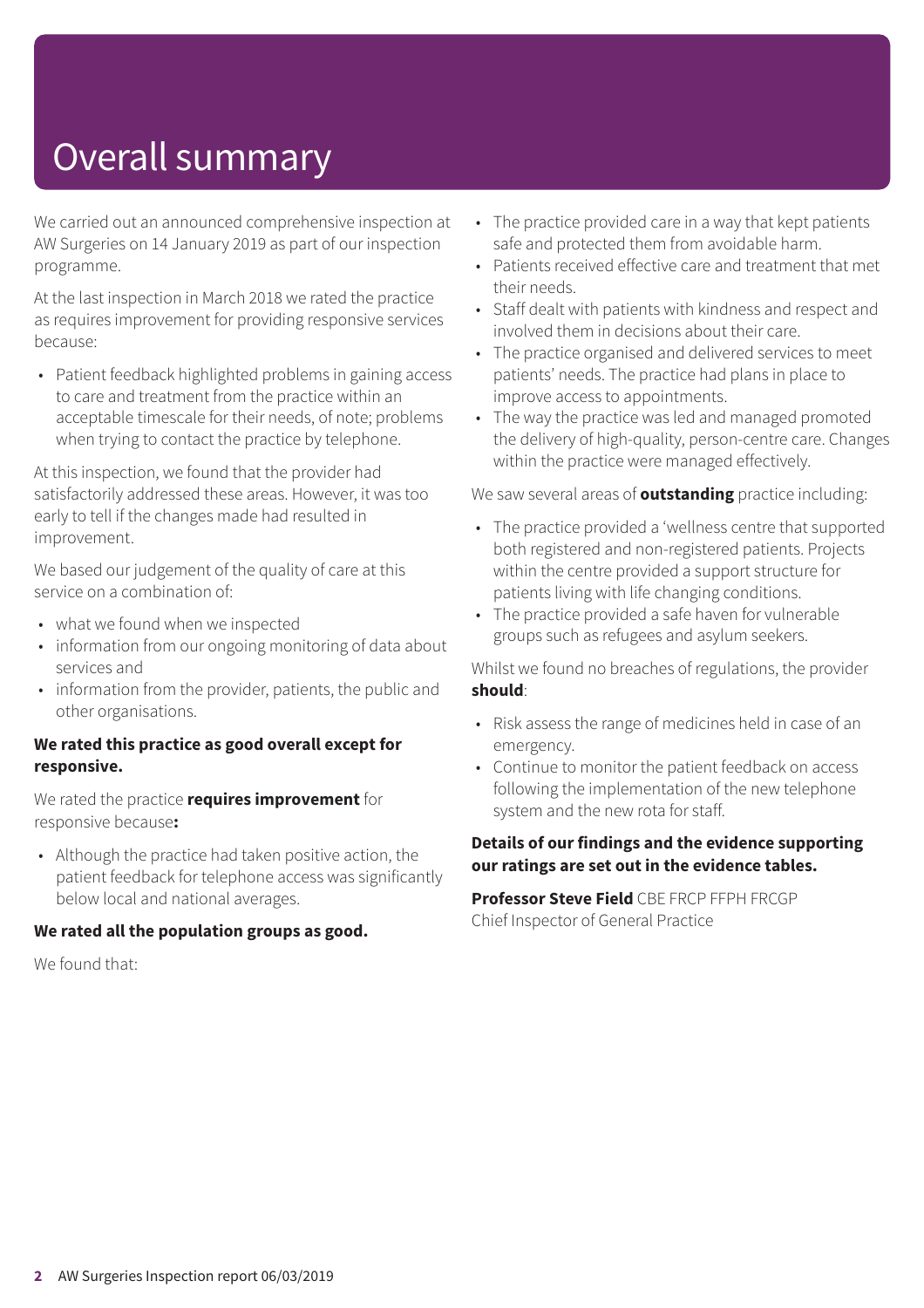## Population group ratings

| <b>Older people</b>                                                        | Good |  |
|----------------------------------------------------------------------------|------|--|
| <b>People with long-term conditions</b>                                    | Good |  |
| <b>Families, children and young people</b>                                 | Good |  |
| Working age people (including those recently retired and<br>students)      | Good |  |
| People whose circumstances may make them vulnerable                        | Good |  |
| People experiencing poor mental health (including people<br>with dementia) | Good |  |

## Our inspection team

Our inspection team was led by a Care Quality Commission (CQC) lead inspector. The team included a GP specialist adviser.

## Background to AW Surgeries

Albion House Surgery is a long-established practice and is the main practice for AW surgeries, registered with the Care Quality Commission (CQC) as a partnership provider and located in the Brierley Hill area of Dudley. There are two surgery locations that form the practice; these consist of the main practice at Albion House Surgery and a branch practice at Withymoor Surgery. There are approximately 17,500 patients of various ages registered and cared for across the practice and patients can be seen by staff at both practice sites. The practice holds a General Medical Services (GMS) contract. A GMS contract is a contract between NHS England and general practice for delivering general medical services and is the commonest form of GP contract. The practice has expanded its contractual obligations to provide enhanced services to patients. An enhanced service is above the contractual requirement of the practice and is commissioned to improve the range of services available to patients. The practice area is one of high deprivation when compared with the national average. Demographically the practice has a patient age distribution comparable with the Clinical Commissioning Group (CCG) and national averages.

The clinical staffing comprises of:

• Seven GP partners four female, three male (6.25 whole time equivalent) (WTE).

- Two salaried GPs (1 WTE).
- A nurse practitioner and five practice nurses (3 WTE).
- Four health care assistants (3 WTE).

The non-clinical staffing comprises of:

- A practice manager.
- Three team leaders (covering administration and data) and an appointments co-ordinator.
- Twenty reception and administrative staff working a range of hours.
- A team of five cleaners who are supervised by a cleaning supervisor.

The GP partners and the practice manager form the practice management. The practice is an accredited postgraduate GP training centre and provides training for four GP Registrars. All staff members work across both practice surgeries.

The practice is open for appointments between 8am and 6:30pm during week days; the practice is open later on Tuesdays and Wednesdays when extended hours are offered between 6:30pm and 8pm. The practice is open between 9am and midday on Saturdays. There are also arrangements to ensure patients receive urgent medical assistance when the practice is closed during the out-of-hours period.